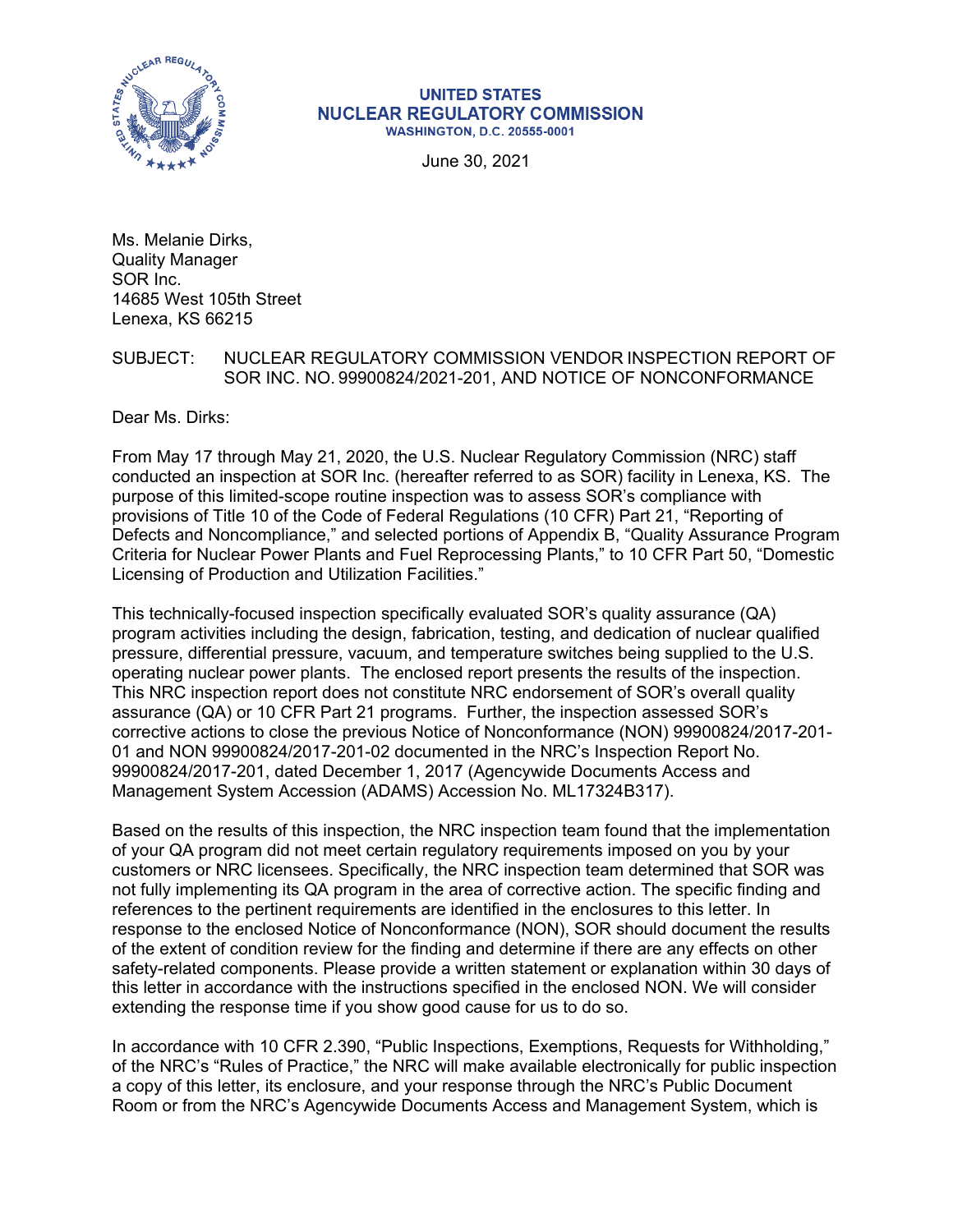accessible at http://www.nrc.gov/reading-rm/adams.html. To the extent possible, your response, should not include any personal privacy, proprietary, or Safeguards Information (SGI) so that it can be made available to the public without redaction. If personal privacy or proprietary information is necessary to provide an acceptable response, please provide a bracketed copy of your response that identifies the information that should be protected and a redacted copy of your response that deletes such information. If you request that such material be withheld from public disclosure, you must specifically identify the portions of your response that you seek to have withheld and provide in detail the bases for your claim (e.g., explain why the disclosure of information would create an unwarranted invasion of personal privacy or provide the information required by 10 CFR 2.390(b) to support a request for withholding confidential commercial or financial information). If SGI is necessary to provide an acceptable response, please provide the level of protection described in 10 CFR 73.21, "Protection of Safeguards Information: Performance Requirements."

Sincerely,

Kerri A. Kavanagh, Chief Quality Assurance and Vendor Inspection Branch Division of Reactor Oversight Office of Nuclear Reactor Regulation Signed by Kavanagh, Kerri on 06/30/21

Docket No.: 99900824

EPID No.: I-2021-201-0040

Enclosure: Inspection Report No. 99900824/2021-201 and Attachment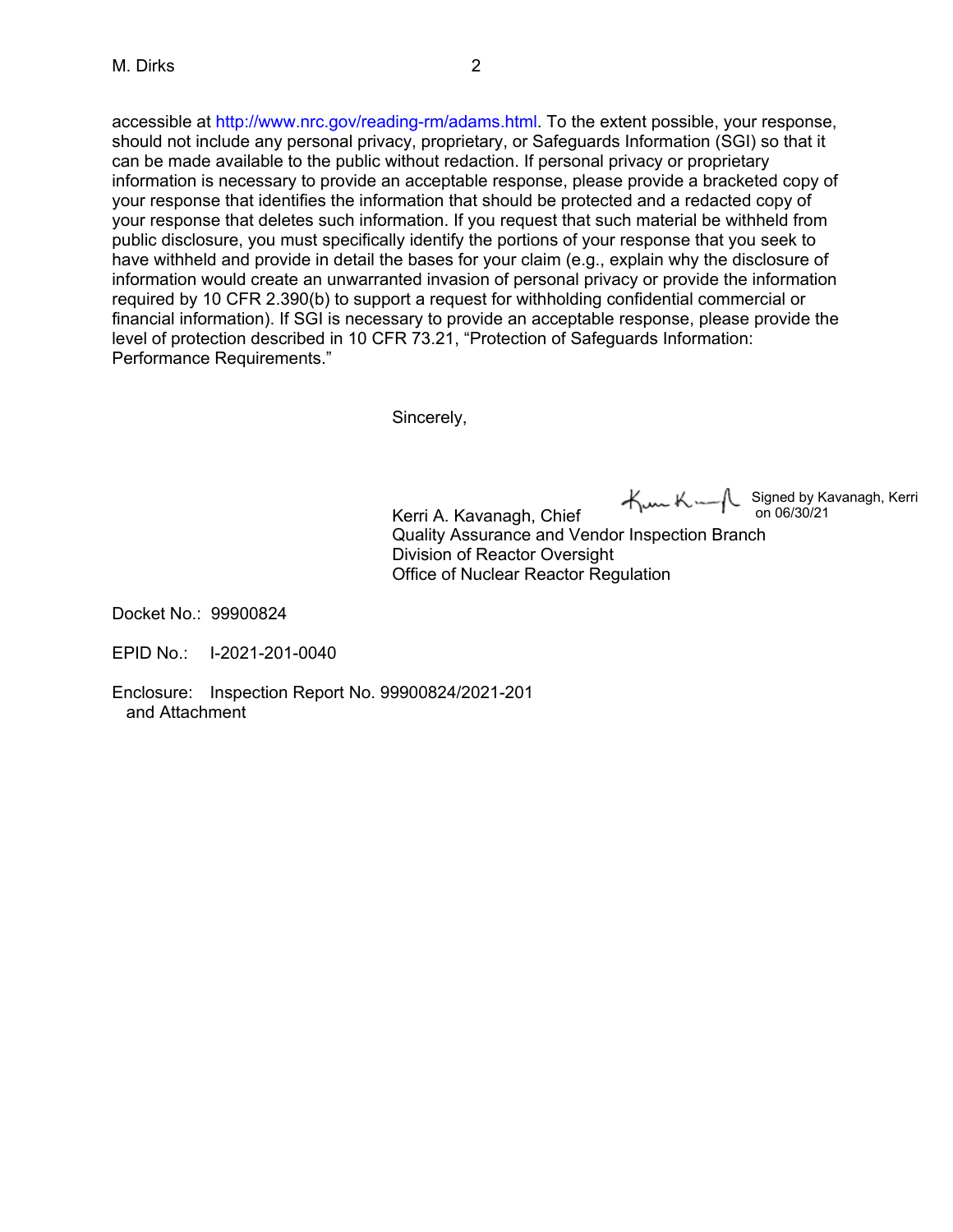## SUBJECT: NUCLEAR REGULATORY COMMISSION VENDOR INSPECTION REPORT OF SOR INC. NO. 99900824/2021-201, AND NOTICE OF NONCONFORMANCE Dated: June 30, 2021

accessible at http://www.nrc.gov/reading-rm/adams.html. To the extent possible, your response, should not include any personal privacy, proprietary, or Safeguards Information (SGI) so that it can be made available to the public without redaction. If personal privacy or proprietary information is necessary to provide an acceptable response, please provide a bracketed copy of your response that identifies the information that should be protected and a redacted copy of your response that deletes such information. If you request that such material be withheld from public disclosure, you must specifically identify the portions of your response that you seek to have withheld and provide in detail the bases for your claim (e.g., explain why the disclosure of information would create an unwarranted invasion of personal privacy or provide the information required by 10 CFR 2.390(b) to support a request for withholding confidential commercial or financial information). If SGI is necessary to provide an acceptable response, please provide the level of protection described in 10 CFR 73.21, "Protection of Safeguards Information: Performance Requirements."

DISTRIBUTION: ConE\_Resource NRR\_DRO\_IQVB Distribution ASakadales [MDirks@sorinc.com](mailto:MDirks@sorinc.com)

|  | <b>ADAMS Accession No.: ML21176A112</b> |  | <b>NRR-106</b> |
|--|-----------------------------------------|--|----------------|
|--|-----------------------------------------|--|----------------|

|               | <b>OFFICE NRR/DRO/IQVB</b> | NRR/DRO/IQVB | NRR/DRO/IQVB     |
|---------------|----------------------------|--------------|------------------|
| <b>NAME</b>   | NSavwoir*                  | DZhang*      | JOrtega-Luciano* |
| <b>DATE</b>   | 6/25/2021                  | 6/25/2021    | 6/25/2021        |
| <b>OFFICE</b> | NRR/DRO/IRAB               | NRR/DRO/IQVB |                  |
| <b>NAME</b>   | BHughes*                   | KKavanagh*   |                  |
| <b>DATE</b>   | 6/28/2021                  | 6/30/2021    |                  |

# **OFFICIAL RECORD COPY**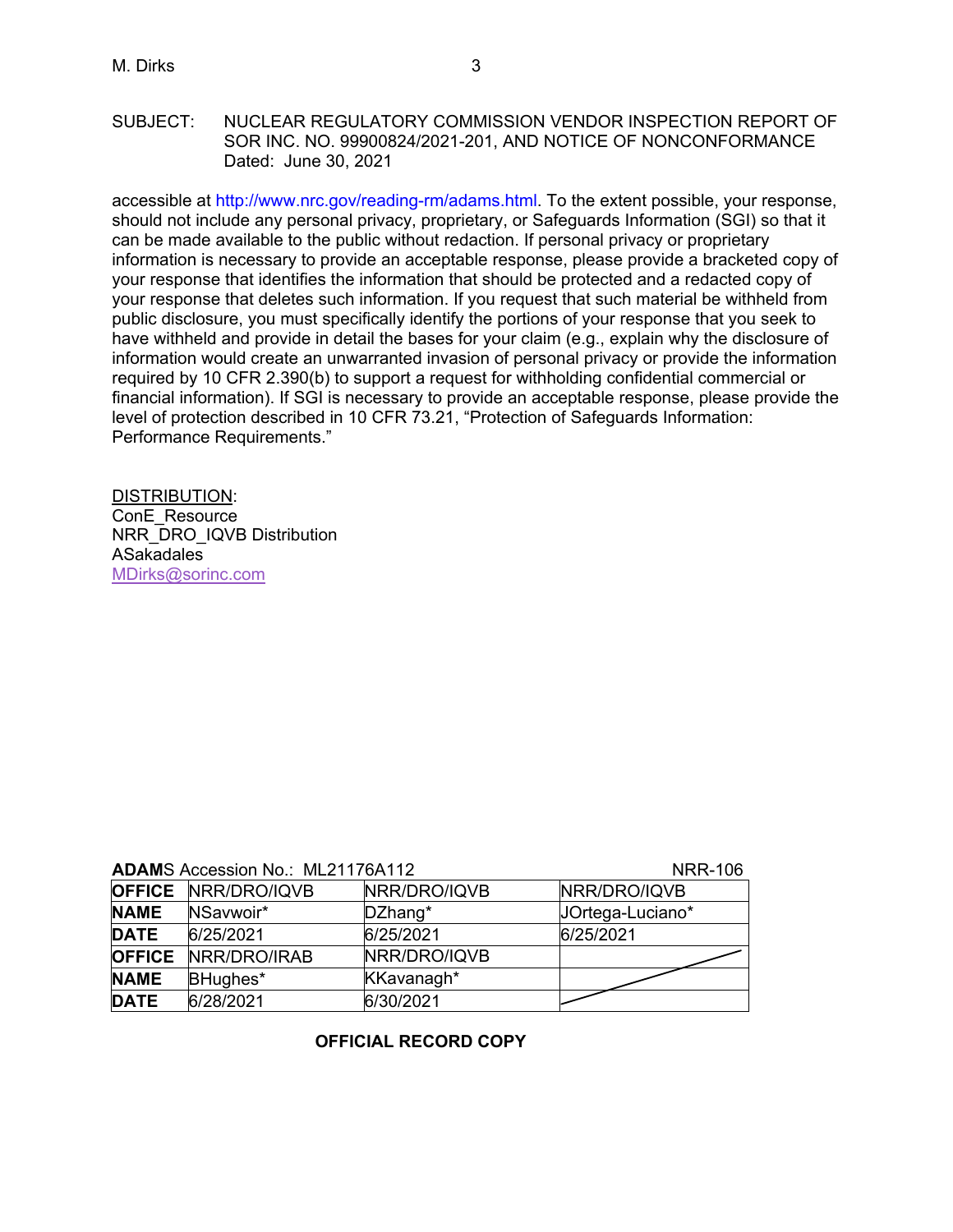# **NOTICE OF NONCONFORMANCE**

SOR Inc. **SOR Inc. SOR Inc. SOR Inc. CONSUMING A SOR INC. Docket No. 99900824** 14685 West 105th Street Report No. 2021-201 Lenexa, KS 66215

Based on the results of a U.S. Nuclear Regulatory Commission (NRC) inspection conducted at the SOR Inc. (hereafter referred to as SOR) facilities located in Lenexa, KS, from May 17 through May 21, 2020, SOR did not conduct certain activities in accordance with NRC requirements that were contractually imposed upon SOR by its customers:

A. Criterion XVI, "Corrective Action," of Appendix B, "Quality Assurance Criteria for Nuclear Power Plants and Fuel Reprocessing Plants," to Title 10 of the Code of Federal Regulations (10 CFR) Part 50, "Domestic Licensing of Production and Utilization Facilities," states that "Measures shall be established to assure that conditions adverse to quality, such as failures, malfunctions, deficiencies, deviations, defective material and equipment, and nonconformances are promptly identified and corrected."

SOR Procedure 094-152, "Corrective Action Report," Revision 8 provides for the case of a significant condition adverse to quality, the cause of the condition shall be determined, and corrective action taken to preclude recurrence. Adverse conditions include failures, malfunctions, deficiencies, defective items, out-of-control processes, and nonconformances.

Contrary to the above, as of May 21, 2021, SOR failed to assure that conditions adverse to quality were promptly identified and corrected. Specifically, SOR closed its corrective action reports (CARs) No. 972, 974, 975, and 976 without adequately implementing the corrective actions to assure that conditions adverse to quality, such as failures, malfunctions, deficiencies, deviations, defective material and equipment, and nonconformances are promptly identified and corrected:

- 1. In response to Nonconformance 99900824-217-201-01, SOR initiated CAR No. 972 and 976, to address the finding related to failure to include suitable qualification testing of prototype units under the most adverse design conditions to verify the adequacy of the design of safety-related switches. SOR addressed the technical issues related to this finding by modifying the qualification report to provide bounding conditions for the qualified life of the safety-related switches. However, SOR failed to adequately implement the corrective actions identified in CAR No. 972 and 976 to prevent future reoccurrence of the root cause identified in these CARs related to third-party qualification report reviews. As a result, a third-party generated qualification report did not follow the required corrective actions identified in CAR No. 972 and 976 for two SOR engineers to review this qualification report for completeness and compliance to relative technical requirement as imposed by Ameren Missouri (Callaway) procurement document. In addition, SOR failed to document the record of review for this third-party qualification report, as required by the corrective actions in CAR No. 972 and 976.
- 2. In response to Nonconformance 99900824-217-201-02, SOR initiated CAR No. 975, to address the finding related to conflicting switch configurations in SOR's qualification report. SOR supplied a non-standard pressure switch model to Exelon (LaSalle) that was not addressed in SOR's qualification analysis. The non-standard model qualification was bounded to half of the levels for radiation (15Mrad), cycle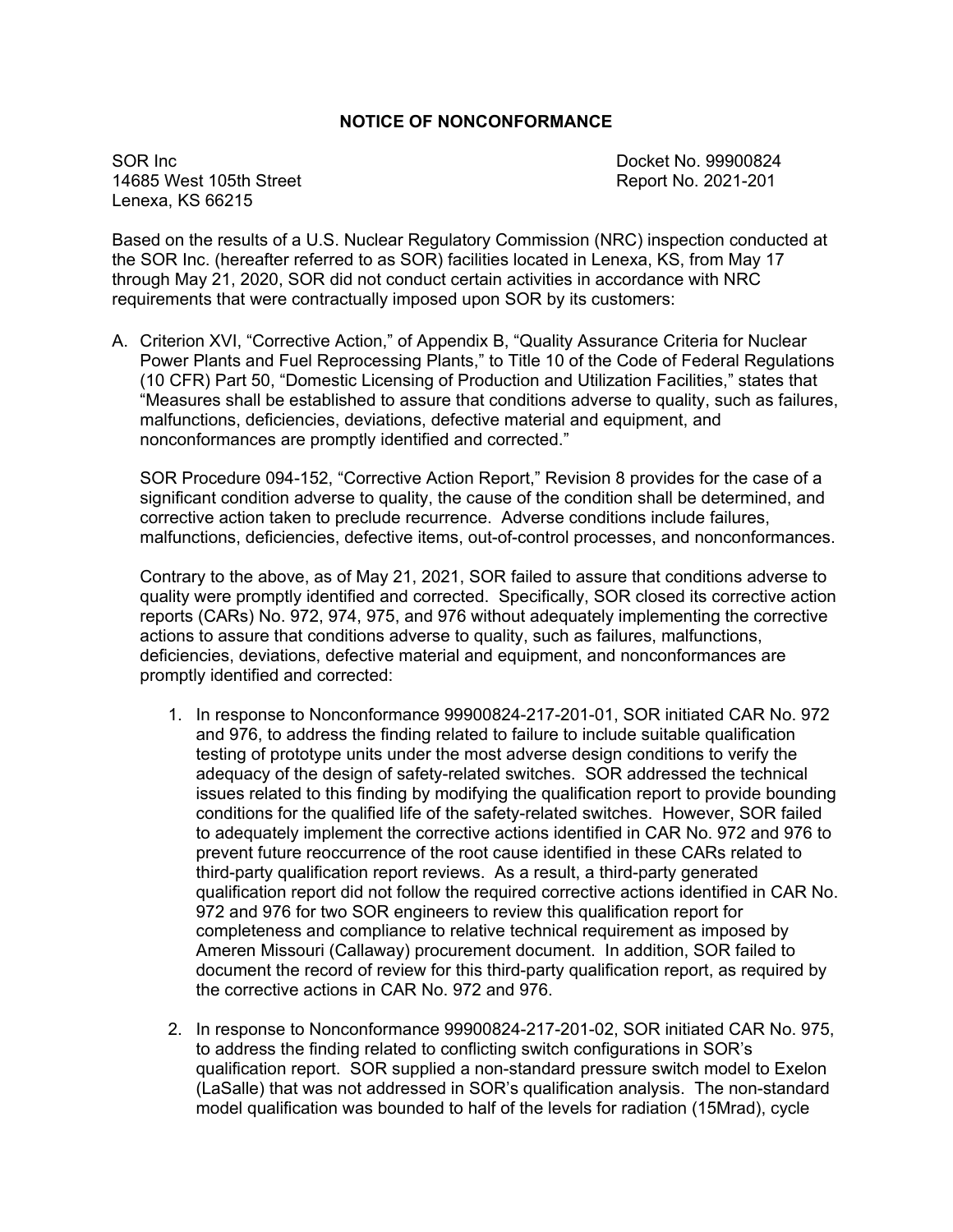aging (15,000), and qualified life (10-years) of the standard model (30Mrad, 30,000 cycles, 20-years). SOR addressed the lower qualification level for the O-ring configuration of the pressure switch. However, SOR failed to provide an engineering justification to support the 20-years qualified life of the pressure switch with O-ring configuration as required by CAR No. 975.

3. CAR No. 974, which was created to address SOR's failure to define by procedure several disposition codes used for nuclear related nonconformance reports, known as material review reports (MRRs). SOR failed to adequately implement the corrective actions identified in CAR No. 974 to prevent future recurrence of assigning disposition codes to MRRs not directly defined by procedure. As a result, SOR generated 8 MRRs and assigned dispositions codes not defined by SOR's implementing procedures.

This issue has been identified as Nonconformance 99900824/2021-201-01.

Please provide a written statement or explanation to the U.S. Nuclear Regulatory Commission, ATTN: Document Control Desk, Washington, DC 20555-0001 with a copy to the Chief, Quality Assurance and Vendor Inspection Branch, Division of Reactor Oversight, Office of Nuclear Reactor Regulation, within 30 days of the date of the letter transmitting this Notice of Nonconformance. This reply should be clearly marked as a "Reply to a Notice of Nonconformance" and should include for each noncompliance: (1) the reason for the noncompliance, or if contested, the basis for disputing the noncompliance; (2) the corrective steps that have been taken and the results achieved; (3) the corrective steps that will be taken to avoid further noncompliance; and (4) the date when your corrective action will be completed. Where good cause is shown, consideration will be given to extending the response time.

In accordance with 10 CFR 2.390, "Public Inspections, Exemptions, Requests for Withholding," of the NRC's "Rules of Practice," a copy of this letter, its enclosure(s), and your response will be made electronically available for public inspection in the NRC's Public Document Room or from the NRC's Agencywide Documents Access and Management System, which is accessible from the NRC's Web site at http://www.nrc.gov/reading-rm/adams.html. To the extent possible, your response should not include any personal privacy, proprietary, or Safeguards Information (SGI) so that the Agency can make it available to the public without redaction. If personal privacy or proprietary information is necessary to provide an acceptable response, then please provide a bracketed copy of your response that identifies the information that should be protected and a redacted copy of your response that deletes such information. If you request that such material be withheld, you must specifically identify the portions of your response that you seek to have withheld and provide in detail the bases for your claim of withholding (e.g., explain why the disclosure of information would create an unwarranted invasion of personal privacy or provide the information required by 10 CFR 2.390(b) to support a request for withholding confidential commercial or financial information). If SGI is necessary to provide an acceptable response, please provide the level of protection described in 10 CFR 73.21, "Protection of Safeguards Information: Performance Requirements."

Dated this 30th day of June 2021.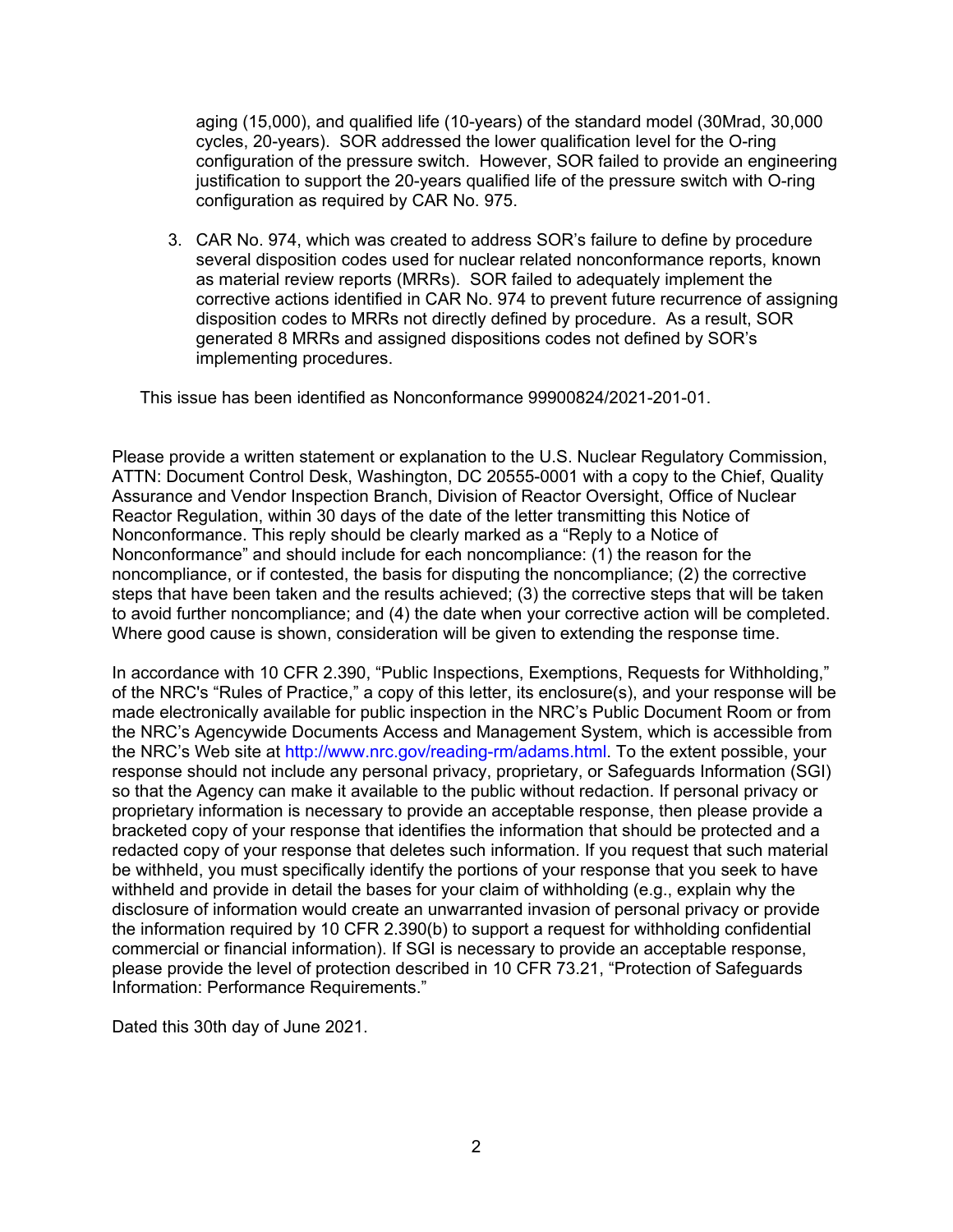## **U.S. NUCLEAR REGULATORY COMMISSION OFFICE OF NUCLEAR REACTOR REGULATION DIVISION OF REACTOR OVERSIGHT VENDOR INSPECTION REPORT**

| Docket No.:                       | 99900824                                                                                                                                            |                              |  |
|-----------------------------------|-----------------------------------------------------------------------------------------------------------------------------------------------------|------------------------------|--|
| Report No.:                       | 99900824/2021-201                                                                                                                                   |                              |  |
| Vendor:                           | SOR Inc.<br>14685 West 105th Street<br>Lenexa, KS, 66215                                                                                            |                              |  |
| Vendor Contact:                   | <b>Melanie Dirks</b><br><b>Quality Manager</b><br>Email: MDirks@sorinc.com                                                                          |                              |  |
| <b>Nuclear Industry Activity:</b> | SOR provides pressure, differential pressure, vacuum and<br>temperature switches for safety-related applications to U.S.<br>nuclear power plants.   |                              |  |
| <b>Inspection Dates:</b>          | May 17 - 21, 2021                                                                                                                                   |                              |  |
| <b>Inspection Team Leader</b>     | Jonathan Ortega-Luciano                                                                                                                             | NRR/DRO/IQVB                 |  |
| Inspectors:                       | Deanna Zhang<br>Nicholas Savwoir                                                                                                                    | NRR/DRO/IQVB<br>NRR/DRO/IQVB |  |
| Approved by:                      | Kerri A. Kavanagh, Chief<br>Quality Assurance and Vendor Inspection Branch<br>Division of Reactor Oversight<br>Office of Nuclear Reactor Regulation |                              |  |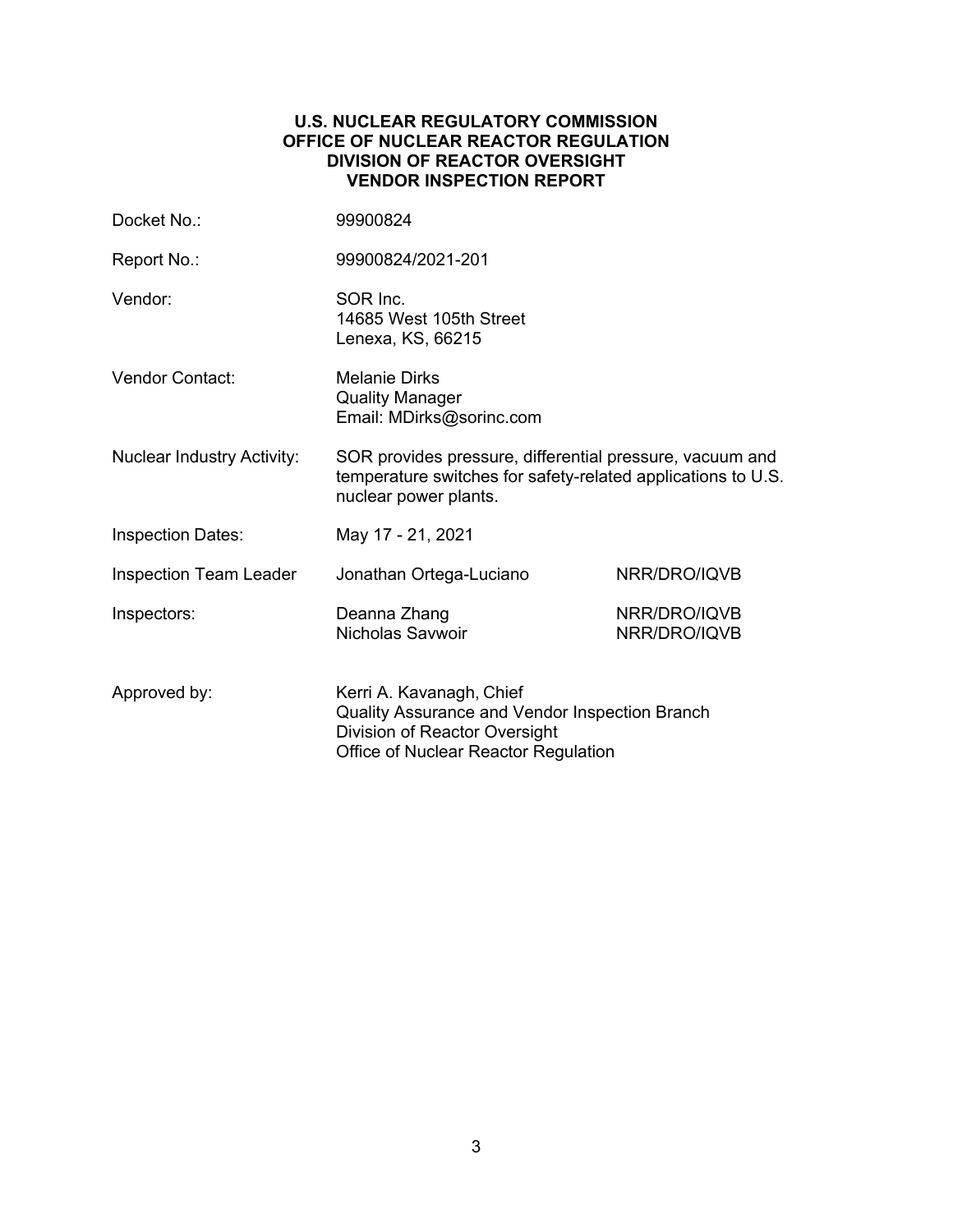# **EXECUTIVE SUMMARY**

## SOR, Inc. 99900824/2021-201

The U.S. Nuclear Regulatory Commission (NRC) staff conducted a vendor inspection at the SOR Inc. (hereafter referred to as SOR) facility located in Lenexa, KS, to verify that it had implemented an adequate quality assurance (QA) program that complies with the requirements of Appendix B, "Quality Assurance Criteria for Nuclear Power Plants and Fuel Reprocessing Plants," to Title 10 of the *Code of Federal Regulations* (10 CFR) Part 50, "Domestic Licensing of Production and Utilization Facilities," and 10 CFR Part 21, "Reporting of Defects and Noncompliance." In addition, the NRC inspection team verified SOR's corrective actions initiated to address the Notice of Nonconformances (NONs) identified during the October 2017 NRC Inspection.

This technically-focused inspection evaluated SOR's design, fabrication, testing, and dedication of nuclear qualified pressure, differential pressure, vacuum and temperature switches supplied to U.S. nuclear power plants. Additionally, this inspection evaluated the implementation of select portions of SOR's QA program activities of Appendix B to 10 CFR Part 50 and 10 CFR Part 21.

These regulations served as the bases for the NRC inspection:

- Appendix B to 10 CFR Part 50
- 10 CFR Part 21

During the course of this inspection, the NRC inspection team implemented portions of Inspection Procedure (IP) 36100, "Inspection of 10 CFR Part 21 and Programs for Reporting Defects and Noncompliance," dated May 16, 2019; IP 43002, "Routine Inspections of Nuclear Vendors," dated January 27, 2017; and IP 43004, "Inspection of Commercial-Grade Dedication Programs," dated January 27, 2017.

The results of this inspection are summarized below.

#### Nonconforming Materials, Parts, or Components and Corrective Action

The NRC inspection team reviewed SOR's policies and implementing procedures that govern the Nonconforming Materials, Parts, or Components and Corrective Action programs to verify compliance with the requirements of Criterion XV, "Nonconforming Materials, Parts, or Components," and Criterion XVI, "Corrective Action," of Appendix B to 10 CFR Part 50.

Additionally, the NRC inspection team reviewed the implementation and closure of the corrective actions taken by SOR in response to NON 99900824/2017-201-01 and NON 99900824/2017-201-02 documented in the NRC's Inspection Report No. 99900824/2017-201, dated December 1, 2017 (Agencywide Documents Access and Management System Accession (ADAMS) Accession No. ML17324B317). Based on the review of the corrective actions, the NRC inspection team closed NON 99900824/2017-201-01 and NON 99900824/2017-201-02 and issued NON 99900824/2021-201-01, in association with SOR's failure to implement the regulatory requirements of Criterion XVI. NON 99900824/2021-201-01 cites SOR for failing to ensure conditions adverse to quality were promptly identified and corrected. Specifically, SOR closed its corrective actions reports (CARs) 972, 974, 975, and 976 without fully implementing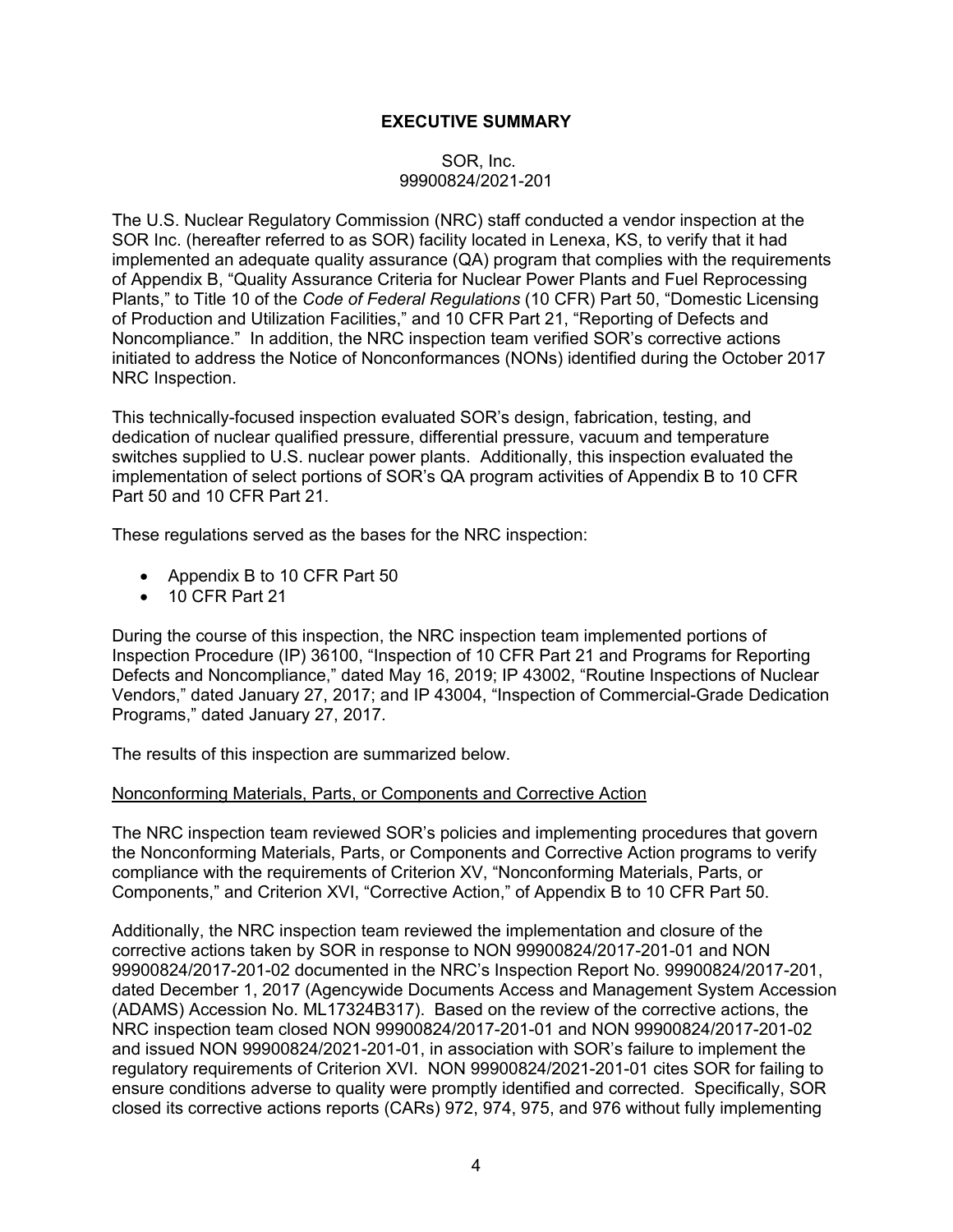the previous committed corrective actions to address NON 99900824/2017-201-01, NON 99900824/2017-201-02, and other issues identified during the October 2017 NRC inspection.

# 10 CFR Part 21

The NRC inspection team reviewed SOR's policies and implementing procedures that govern the implementation of its 10 CFR Part 21 program. The NRC inspection team: (1) reviewed the 10 CFR Part 21 postings, (2) reviewed a sample of purchase orders (POs), and (3) verified that SOR's nonconformance and corrective action procedures provide a link to the 10 CFR Part 21 program. No findings of significance were identified.

### Design Control

The NRC inspection team reviewed SOR's policies and implementing procedures that govern the implementation of its design control program to verify compliance with the requirements of Criterion III, "Design Control," of Appendix B to 10 CFR Part 50. The NRC inspection team reviewed a sample of qualification reports, and the calculations and analyses in support of the conclusions in these qualification reports. No findings of significance were identified.

#### Commercial-Grade Dedication and Oversight of Contracted Activities

The NRC inspection team reviewed SOR's policies and implementing procedures that govern the implementation of its commercial-grade dedication (CGD) program to verify compliance with the requirements of Criterion III, "Design Control," Criterion IV, "Procurement Document Control," and Criterion VII, "Control of Purchased Material, Equipment, and Services," of Appendix B to 10 CFR Part 50. Specifically, the NRC inspection team reviewed dedication packages to assess the different elements of the CGD program, including the technical evaluation process, work package instructions, and inspection reports. The NRC inspection team evaluated the criteria for the identification of item safety functions, credible failure mechanisms/modes, selection of critical characteristics and acceptance criteria, and the identification of verification methods to verify effective implementation of SOR's CGD process. No findings of significance were identified.

The NRC inspection team reviewed SOR's supplier qualification process, procurement process, and control of suppliers by focusing on control of key elements of the design, manufacturing, assembly, and testing, as applicable, for a sample of parts, components and services being procured. The NRC inspection team reviewed a sample of external audits performed by SOR to verify that SOR provides adequate oversight of its suppliers. The NRC inspection team verified that the scheduled audits were performed by qualified individuals using checklists and/or procedures and that these checklists and/or procedures include an audit plan, documented objective evidence, audit results, and a review of audit results by responsible management. The NRC inspection team verified that the audits were performed at the minimum frequency as specified in the SOR's requirements. No findings of significance were identified

#### Internal Audits

The NRC inspection team reviewed SOR's policies and implementing procedures that govern the implementation of its internal audit program to verify compliance with the regulatory requirements of Criterion XVIII, "Audits," of Appendix B to 10 CFR Part 50. The NRC inspection team reviewed the frequency of the internal audits, the audit reports' objective evidence, and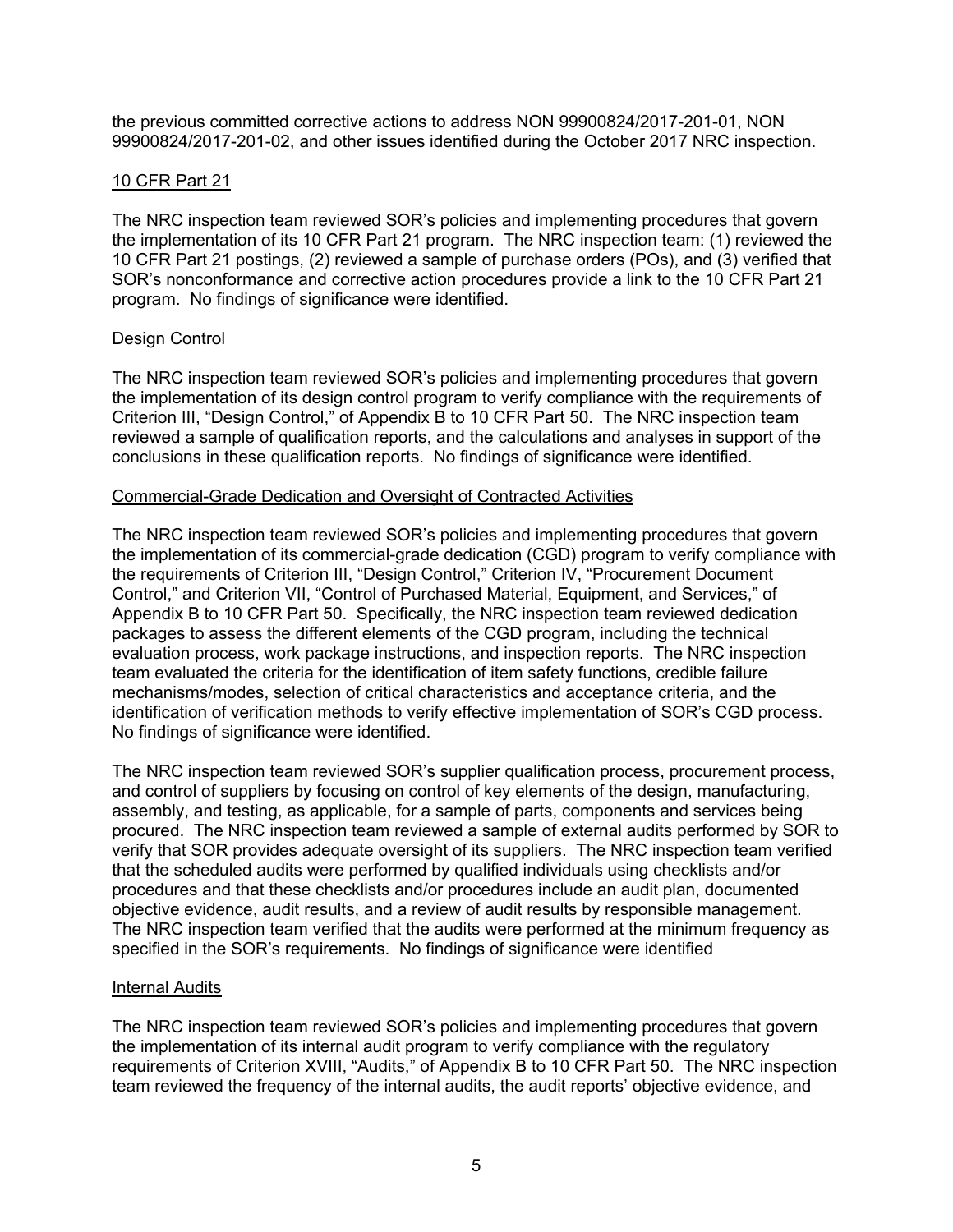verified findings were captured in the corrective action program. No findings of significance were identified.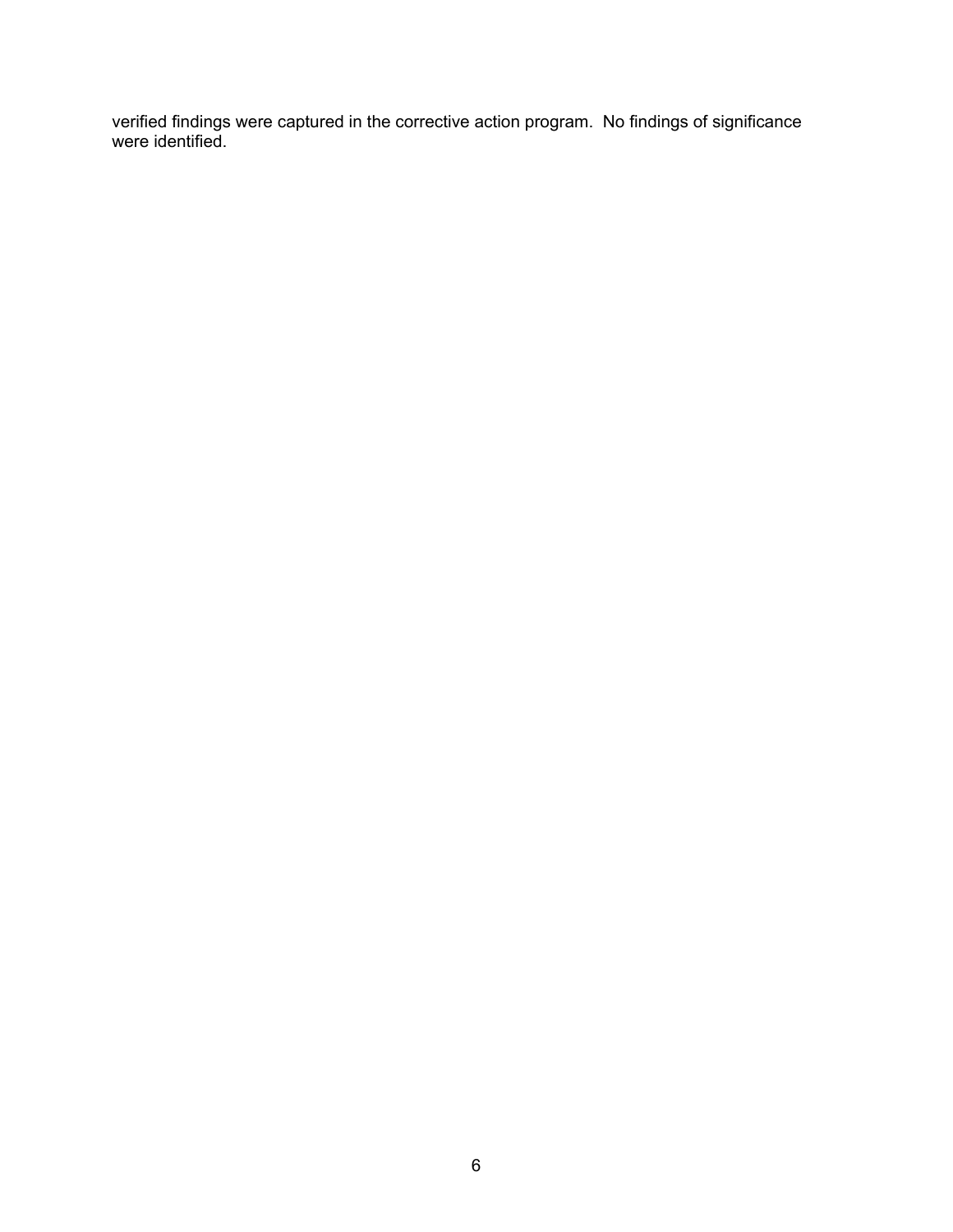# **REPORT DETAILS**

## 1. Corrective Action

## a. Inspection Scope

The U.S. Nuclear Regulatory Commission (NRC) inspection team reviewed SOR Inc. (hereafter referred to as SOR) policies and implementing procedures that govern the control of nonconformances and corrective actions to verify compliance the with the requirements of Criterion XV, "Nonconforming Materials, Parts, or Components," and Criterion XVI, "Corrective Action," of Appendix B, "Quality Assurance Program Criteria for Nuclear Power Plants and Fuel Reprocessing Plants," to Title 10 of the *Code of Federal Regulations* (10 CFR) Part 50, "Domestic Licensing Production and Utilization Facilities."

The NRC inspection team performed a walk-down of SOR's fabrication and receiving storage areas to verify that nonconforming items were properly identified, marked, and segregated, when practical, to ensure that they were not re-introduced into the production processes. Additionally, the NRC inspection team reviewed a sample of SOR's material review reports (MRRs) formerly referred to as a nonconformance reports and corrective action reports (CARs) to verify that: (1) nonconforming items were dispositioned in accordance with procedures; (2) technical justifications were documented as appropriate for dispositions; and (3) nonconforming items were evaluated for 10 CFR Part 21 applicability, as appropriate. Furthermore, the NRC inspection team reviewed the implementation and closure of the corrective actions taken in response to Notice of Nonconformance (NON) 99900824/2017-201-01 and 99900824/2017-201-02, documented in NRC inspection report No. 99900824/2017-201, dated December 1, 2017, (Agencywide Documents Access and Management System Accession (ADAMS) No. ML17324B317).

The NRC inspection team discussed the nonconformance and corrective action programs with SOR's management and technical staff. The references and attendance lists in the attachment to this inspection report identify the documents reviewed and personnel interviewed by the NRC inspection team.

#### b. Observation and Findings

# b.1 Corrective Action Associated with Nonconformance No. 99900824/2017-201-01

In the October 2017 inspection report for SOR, the NRC issued NON 99900824/2017- 201-01 for SOR's failure to include suitable qualification testing of prototype units under the most adverse design conditions to verify the adequacy of the design of safety-related switches. Specifically, SOR failed to meet the technical requirements imposed by licensees' purchase orders (POs). SOR responded to the NRC's inspection report by letter dated February 23, 2018, (ADAMS Accession No. ML18054B540). SOR stated it has issued qualification report 9085-102, Revision 3 to adjust the qualified life based on reperformed calculations using bounding conditions, include technical evaluation for activation energies used, address how test anomalies affected the qualification of switches. In addition, SOR issued Corrective Action Reports (CARs) 972 and 976 which include the following steps: suspending orders and quotes; performing an extent of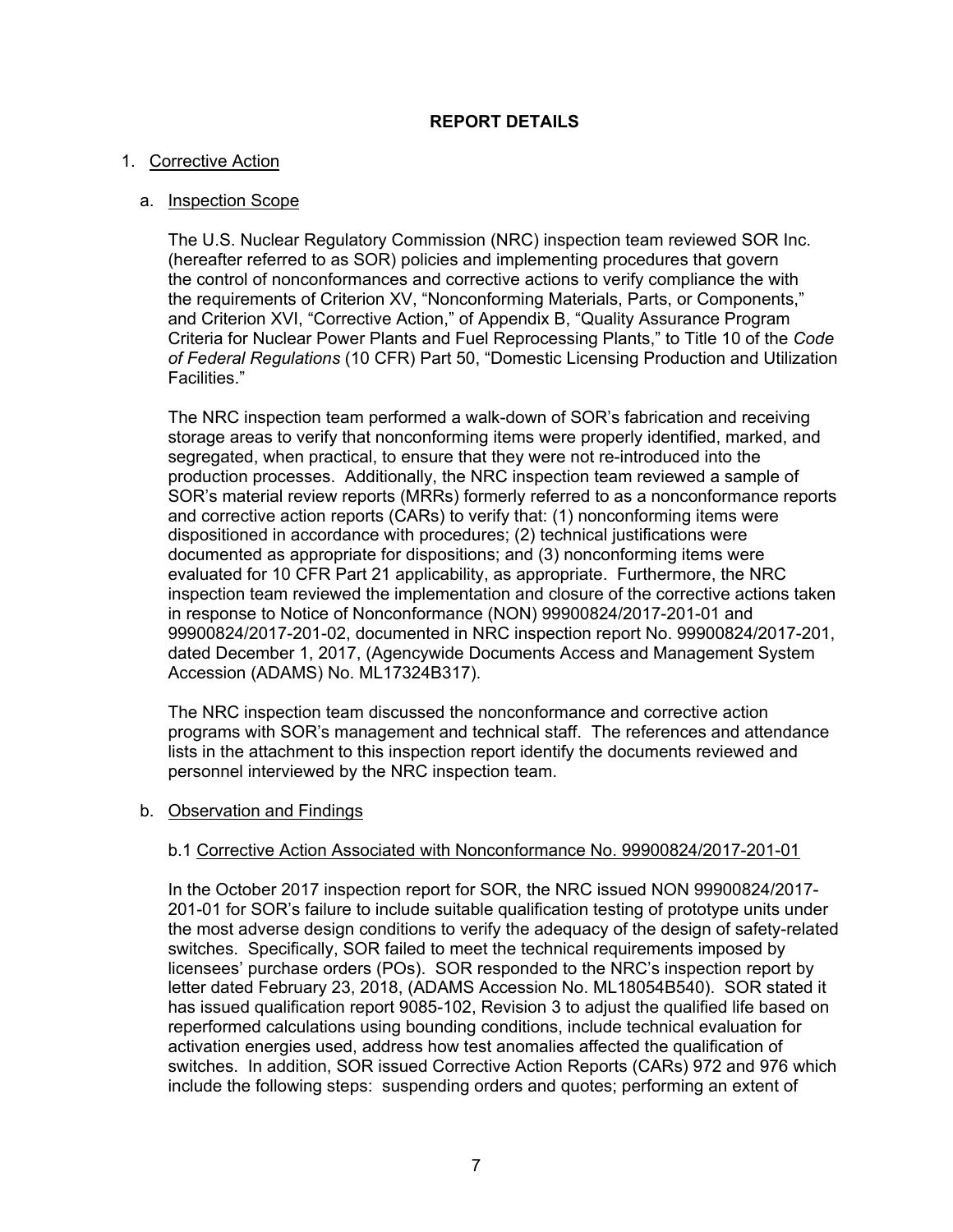condition; documenting permanent corrective actions; and identifying how the effectiveness of the corrective actions will be assessed.

The NRC inspection team reviewed the documentation that provided the objective evidence for the completion and implementation of the corrective actions, including review of the qualification report 9085-102, Revision 3. The NRC inspection team found that SOR failed to adequately implement the corrective actions identified in CARs 972 and 976 to address the extent of condition related to third-party qualification report reviews identified in these CARs. As a result, a third-party generated qualification report did not follow the required corrective actions identified in CARs 972 and 976 for two SOR engineers to review this qualification report for completeness and compliance to technical requirements imposed in PO 888230, Revision 0 from Ameren Missouri for the procurement of temperature switches for the Callaway Nuclear Generating Station. In addition, SOR failed to document the record of review for this third-party qualification report, as required by the corrective actions in CARs 972 and 976. Further, SOR failed to correctly translate the technical requirements from PO 888230 in the PO to the thirdparty performing the qualification. Based on the corrective actions being inadequate, the NRC inspection team documented this as the first example of ineffective corrective actions. The NRC inspection team issued NON 99900824/2021-201-01 and closed NON 99900824-2017-201-01.

### b.2 Corrective Action Associated with NON 99900824/2017-201-02

In the October 2017 inspection report for SOR, the NRC issued NON 99900824/2017- 201-02 for conflicting switch configurations in SOR's qualification report. Specifically, SOR supplied a non-standard pressure switch model to Exelon (LaSalle) that was not addressed in SOR's qualification analysis. The report summary states that the switch is qualified to 20-years and 30 Mrad, however Table 1 of Appendix A, of the qualification report, states its qualified for 10-years and 15 Mrad. SOR responded to the NRC's inspection report by letter, dated December 21, 2017 (ADAMS Accession No. ML17355A519). In its response, SOR stated that it can demonstrate by combination of test and analysis that the O-ring configuration of the pressure switch provided to Exelon is suitable for 20-years at 120 degrees F, and will revised Test Report 9058-112 to add the justification supporting the qualified life. In addition, SOR issued CAR 975 which include the following steps: revision of Test Report 9058-112 to include the lower qualification levels for the O-ring configuration, add the justification for the 20-year qualified life, and perform extent of condition review.

The NRC inspection team reviewed the documentation that provided the objective evidence for the completion of the corrective actions, including review of Test Report 9058-112. The NRC inspection team identified that SOR failed to revise Test Report 9058-112 Revision 6 to demonstrate that the O-ring pressure switch configuration is suitable for a 20-year qualified life as required by CAR-975. Based on the corrective actions being inadequate, the NRC inspection team documented this as the second example of ineffective corrective actions. The NRC inspection team issued NON 99900824/2021-201-01 and closed NON 99900824-2017-201-02.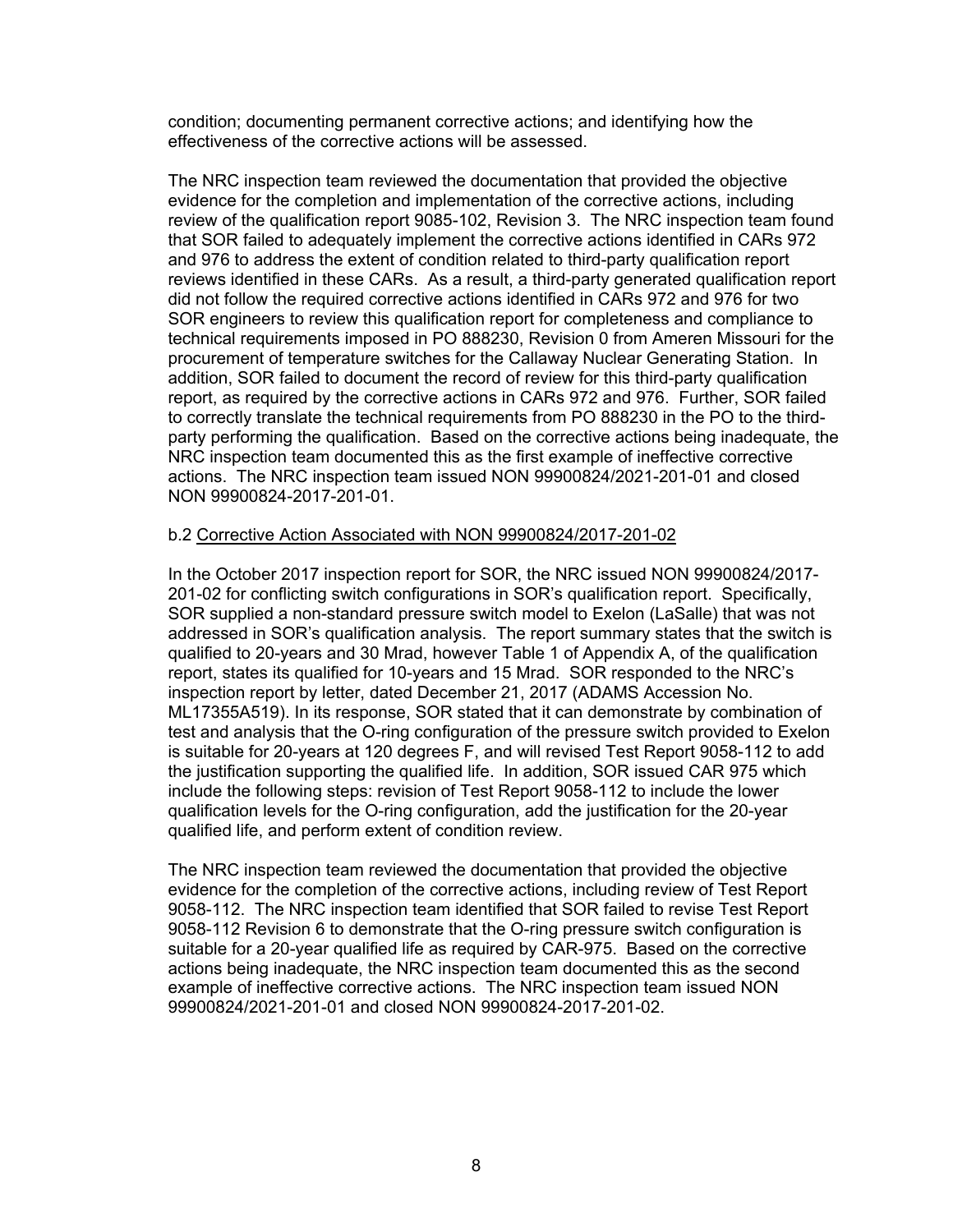## b.3 Corrective Action Associated with an issue identified during the October 2017 NRC Inspection

The NRC inspection team identified several issues that were screened as minor in accordance with Inspection Manual Chapter 0617, "Vendor and Quality Assurance Implementation Inspection Reports," during the October 2017 inspection of SOR. As a result of that, SOR issued CAR 974 for using several disposition codes not directly defined in Procedure 094-043, "Non-Conformance Report," Revision 42. SOR closed out CAR 974 by revising Procedure 094-043 to Revision 46. Revision 46 of the procedure included definitions of undefined disposition codes and generated a 'Note' stating that when an entire lot of parts are to be sorted, enter the disposition code that corresponds to the actions to take on the nonconforming parts found. The NRC inspection team reviewed a sample of SOR's nuclear related MRRs and identified that several MRRs contained the disposition code ACC and one MRR was dispositioned with a DIT code. ACC and DIT disposition codes are not defined in Procedure 094-043 as one of the codes available for SOR to assign as part of the disposition process. The NRC inspection team concluded that Procedure 094-043 does not define disposition codes ACC and DIT nor the action to be followed when MRRs are dispositioned with these codes. The NRC inspection team identified this as a third example of ineffective corrective actions. The NRC inspection team issued NON 99900824/2021-201-01.

### c. Conclusion

The NRC inspection team issued Nonconformance 99900824/2021-201-01 in association with SOR's failure to implement the regulatory requirements of Criterion XVI of Appendix B to 10 CFR Part 50. Nonconformance 99900824/2021-201-01 cites SOR's failure to effectively implement corrective actions and to prevent recurrence of similar issues related to (1) third-party qualification reports reviews and approval; (2) justification for qualified life in the test report; and (3) use of undefined MRR dispositions codes.

The NRC inspection team closed NON 99900824/2017-201-01 because SOR revised the qualification test reports to address the technical issues identified in this NON. The NRC inspection team closed 99900824/2017-201-02 because SOR revised procedures and revised test reports to include lower qualification level configuration.

# 2. 10 CFR Part 21 Program

#### a. Inspection Scope

The NRC inspection team reviewed SOR's policies and implementing procedures that govern the implementation of its Title 10 of the Code of Federal Regulations (10 CFR) Part 21, "Reporting of Defects and Noncompliance," program to verify compliance with the regulatory requirements. The NRC inspection team also evaluated the 10 CFR Part 21 postings and a sample of SOR's POs for compliance with the requirements of 10 CFR 21.21, "Notification of Failure to Comply or Existence of a Defect and its Evaluation," and 10 CFR 21.31, "Procurement Documents." In addition, the NRC inspection team also verified that SOR's nonconformance and corrective action procedures provide a link to the 10 CFR Part 21 program. Furthermore, for a sample of 10 CFR Part 21 evaluations performed by SOR, the NRC inspection team verified that SOR had effectively implemented the requirements for evaluating deviations and failures to comply.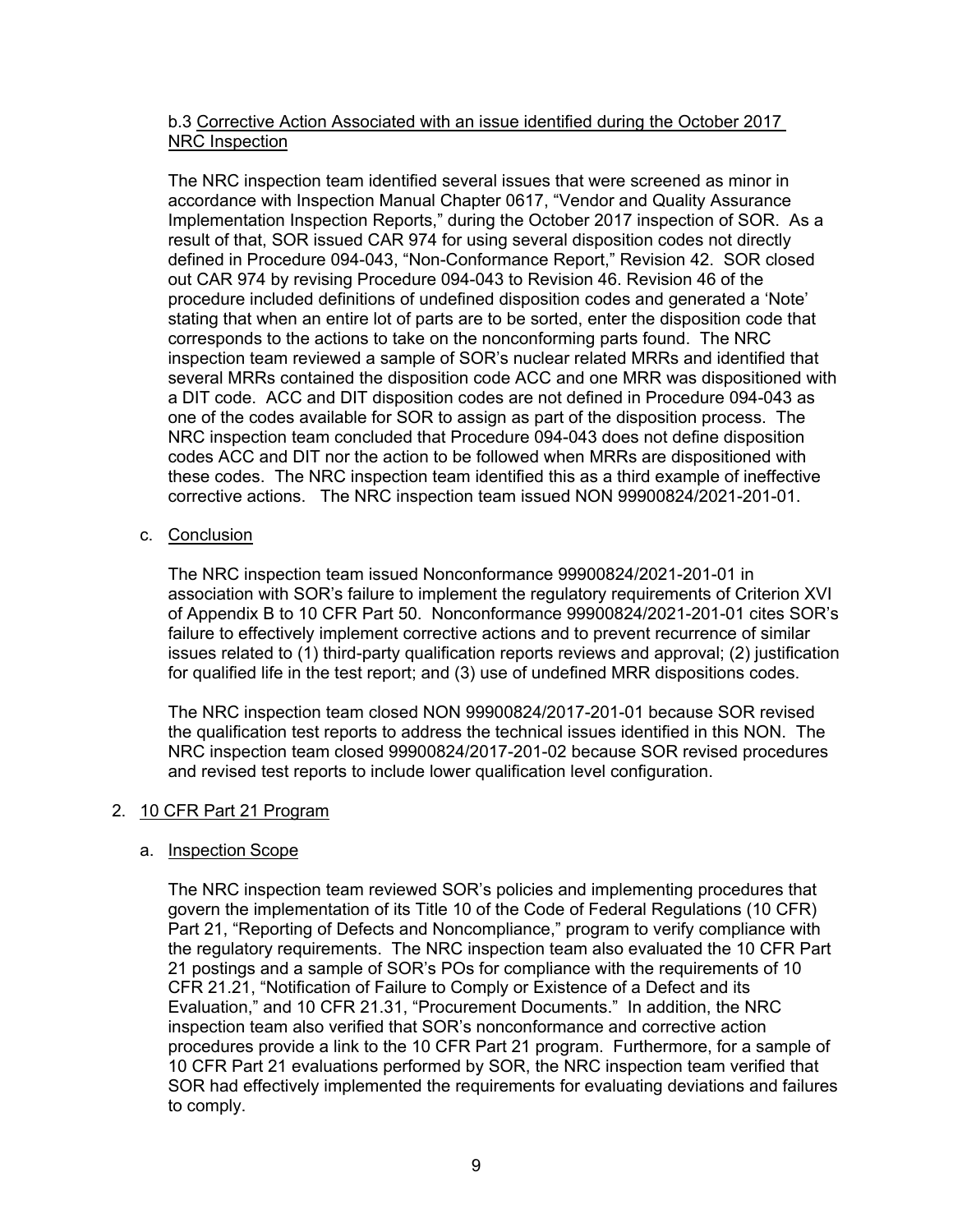The NRC inspection team also discussed the 10 CFR Part 21 program with SOR's management staff. The attachment to this inspection report lists the documents reviewed by the NRC inspection team.

#### b. Observations and Findings

No findings of significance were identified.

### c. Conclusion

The NRC inspection team concluded that SOR is implementing its 10 CFR Part 21 program in accordance with the regulatory requirements of 10 CFR Part 21. Based on the limited sample of documents reviewed, the NRC inspection team also determined that SOR is implementing its policies and procedures associated with the 10 CFR Part 21 program. No findings of significance were identified.

### 3. Design Control

### a. Inspection Scope

The NRC inspection team reviewed SOR's policies and implementing procedures that govern the implementation of its design control program to verify compliance with the regulatory requirements of Criterion III, "Design Control," of Appendix B to 10 CFR Part 50. Specifically, the NRC inspection team evaluated the implementation of SOR's design control process associated with the performance of qualification analysis for temperature and pressure switches. The NRC inspection team verified that the calculations and analysis performed for temperature and pressure switches for the expected bounding conditions in revised qualification reports for these switches were conducted in accordance with SOR's design process. The NRC inspection team also verified that the SOR qualification reports reviewed received appropriate review and approval.

The NRC inspection team also discussed the design control program with SOR's management and technical staff. The attachment to this inspection report lists the documents reviewed by the NRC inspection team.

#### b. Observation and Findings

No findings of significance were identified.

# c. Conclusion

The NRC inspection team concluded that SOR is implementing its design control in accordance with the regulatory requirements of Criterion III of Appendix B to 10 CFR Part 50. Based on the limited sample of documents reviewed, the NRC inspection team determined that SOR is effectively implementing its policies and procedures associated with the design control. No findings of significance were identified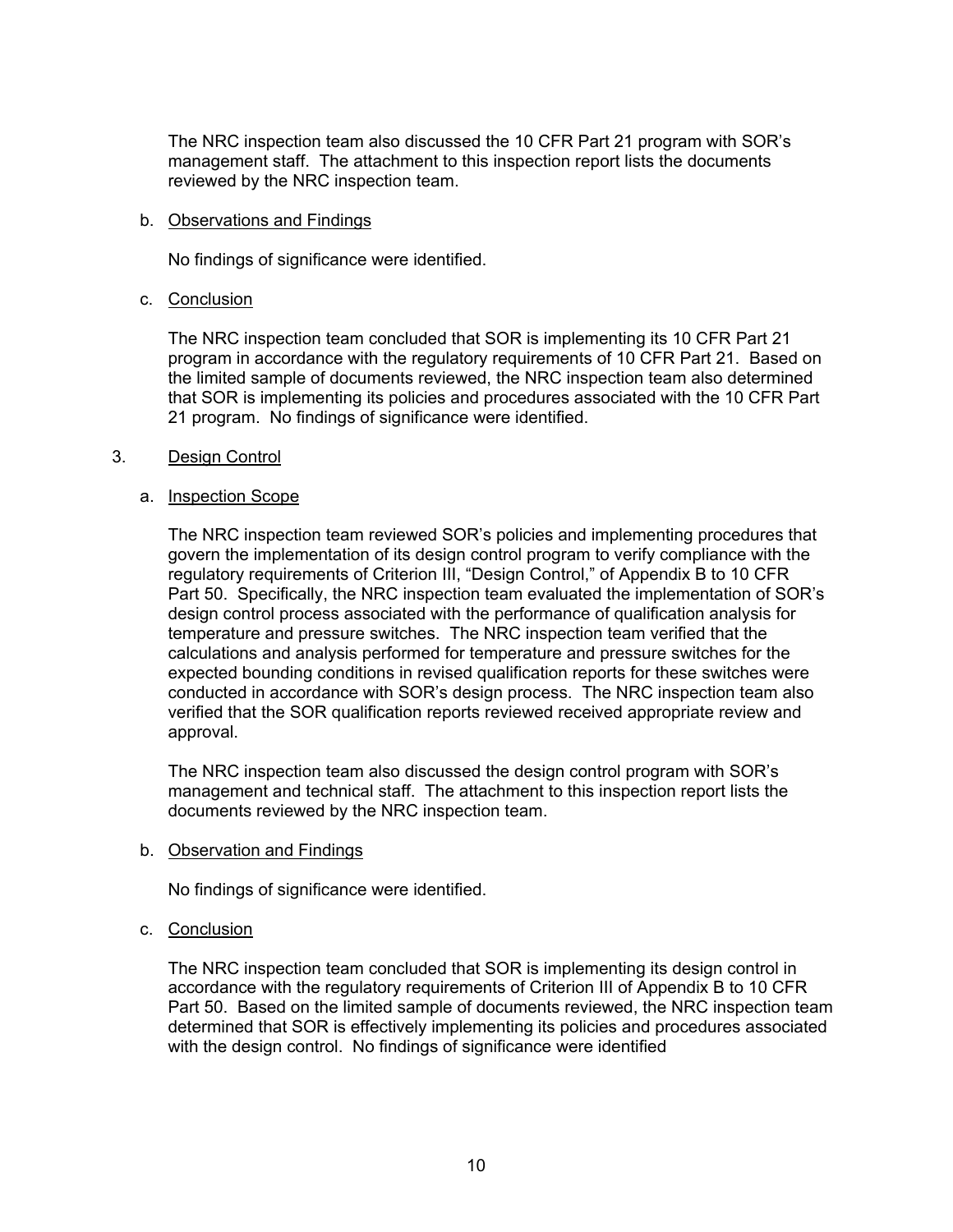#### 4. Commercial-Grade Dedication and Oversight of Contracted Activities

#### a. Inspection Scope

The NRC inspection team reviewed SOR's policies and implementing procedures that govern the implementation of its commercial-grade dedication (CGD) and oversight of suppliers programs to verify compliance with the requirements of Criterion III, "Design Control," Criterion IV, "Procurement Document Control," and Criterion VII, "Control of Purchased Material, Equipment, and Services," of Appendix B to 10 CFR Part 50.

SOR is a member of Nuclear Industry Assessment Committee (NIAC), which consists of companies who supply components and services to the nuclear industry based on a quality assurance (QA) program that meets the requirements of Appendix B to 10 CFR Part 50 and accept 10 CFR Part 21. The NRC inspection team confirmed that once a NIAC audit or commercial-grade survey is received, SOR's QA Manager reviews them for completeness and adequacy. These documents are evaluated in accordance with SOR's QA program and if found to be acceptable, the QA Manager will document and use these evaluations as the basis for including these suppliers on SOR's Approved Suppliers List (ASL).

The NRC inspection team reviewed a sample of CGD plans, checklists, reports, associated POs, and commercial-grade surveys of several vendors on SOR's ASL. The NRC inspection team evaluated a sample of technical evaluations and concluded that the technical evaluations in the dedication plans appropriately identify the critical characteristics and technical attributes necessary to provide reasonable assurance that the item or services would perform their intended safety function.

The NRC inspection team reviewed a sample of external audits to verify the implementation of SOR's supplier oversight program. The NRC inspection team verified that SOR had prepared and approved plans that identify the audit scope and applicable checklist criteria before the initiation of the audit activity. The NRC inspection team confirmed that the audit reports contained objective evidence of the review of the relevant QA criteria of Appendix B to 10 CFR Part 50. For audits that resulted in findings, the NRC inspection team verified that the supplier had established a plan for corrective action and that SOR had reviewed and approved the corrective action and verified its satisfactory completion and proper documentation. The NRC inspection team verified that the POs included, as appropriate: the scope of work, right of access to facilities, and extension of contractual requirements to subcontractors. In addition, the NRC inspection team confirmed that the reviewed safety-related POs invoked the requirements of Appendix B to 10 CFR Part 50 and 10 CFR Part 21.

The NRC inspection team also reviewed a sample of training and qualification records of lead auditors and verified that auditing personnel had completed the required training and maintained qualification and certification in accordance with SOR's policies and procedures.

The NRC inspection team also discussed the oversight of suppliers with SOR's management and technical staff. The attachment to this inspection report lists the documents reviewed by the NRC inspection team.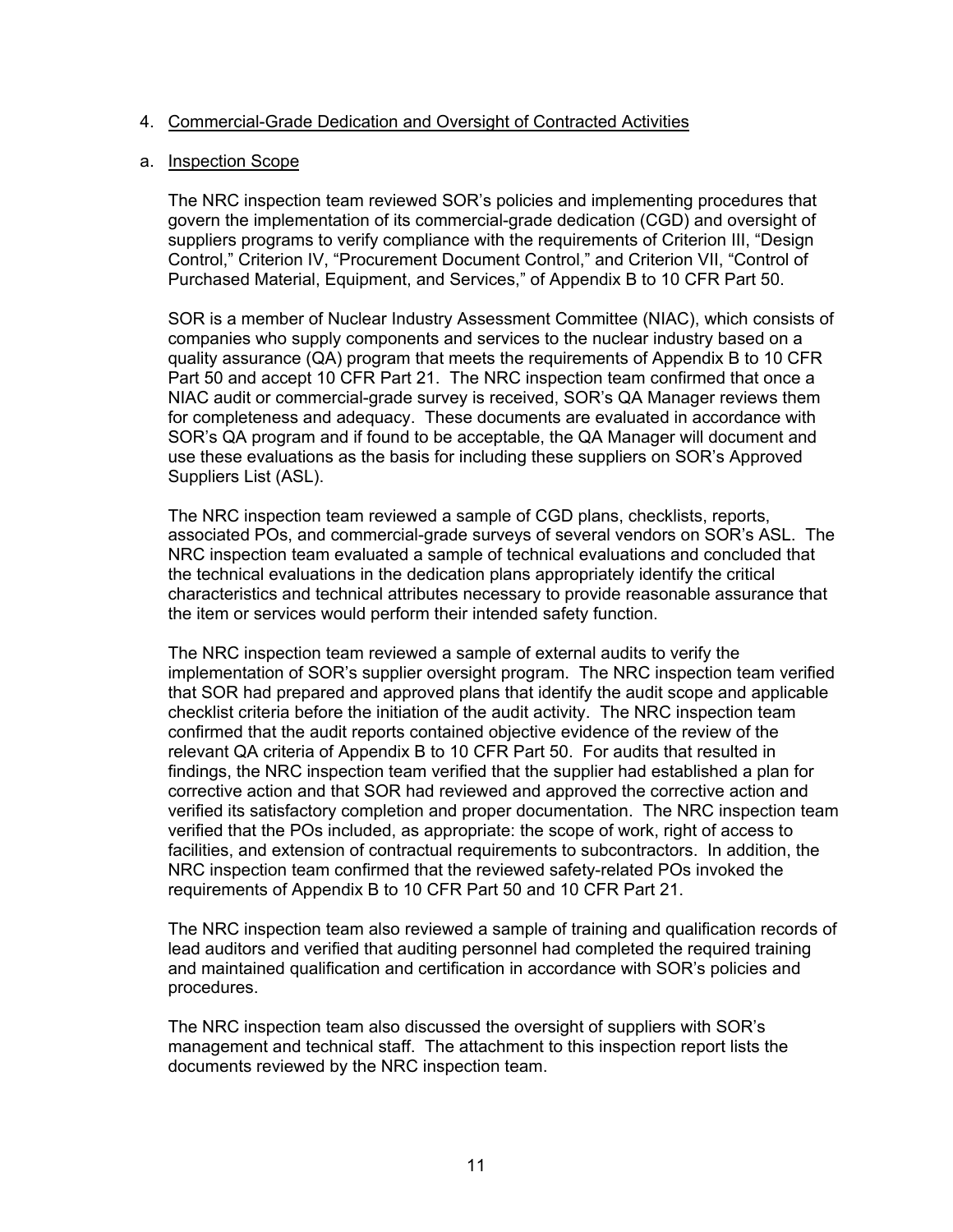#### b. Observation and Findings

No findings of significance were identified.

### c. Conclusion

The NRC inspection team concluded that SOR is implementing its CGD program and oversight of contracted activities in accordance with the regulatory requirements of Criterion III, Criterion IV, and Criterion VII, respectively, of Appendix B to 10 CFR Part 50. Based on the limited sample of documents reviewed, the NRC inspection team determined that SOR is implementing its policies and procedures associated with CGD program and oversight of contracted activities. No findings of significance were identified.

#### 5. Internal Audits

### a. Inspection Scope

The NRC inspection team reviewed SOR's policies and implementing procedures that govern the implementation of internal audits programs to verify compliance with the requirements of Criterion XVIII, "Internal Audits," of Appendix B to 10 CFR Part 50.

The NRC inspection team reviewed a sample of internal audit reports and verified that for this limited sample, SOR had prepared and approved audit plans that identify the scope and criteria to be audited. The NRC inspection team confirmed that the audit reports contained objective evidence of the areas reviewed. The NRC inspection team verified that the internal audits were performed by qualified auditors and that these audits were performed by personnel not having direct responsibilities in the areas being audited. Furthermore, the NRC inspection team reviewed a sample of training and qualification records of SOR's lead auditors and confirmed that auditing personnel had completed all the required training and had maintained the applicable qualification and certification in accordance with SOR's policies and procedures.

The NRC inspection team also discussed the internal audits programs with SOR's management and technical staff. The attachment to this inspection report lists the documents reviewed by the NRC inspection team.

b. Observation and Findings

No findings of significance were identified.

c. Conclusion

The NRC inspection team concluded that SOR was implementing its internal audits program in accordance with the regulatory requirements of Criterion XVIII of Appendix B to 10 CFR Part 50. Based on the limited sample of documents reviewed, the NRC inspection team determined that SOR was implementing its policies and procedures associated with the internal audit program. No findings of significance were identified.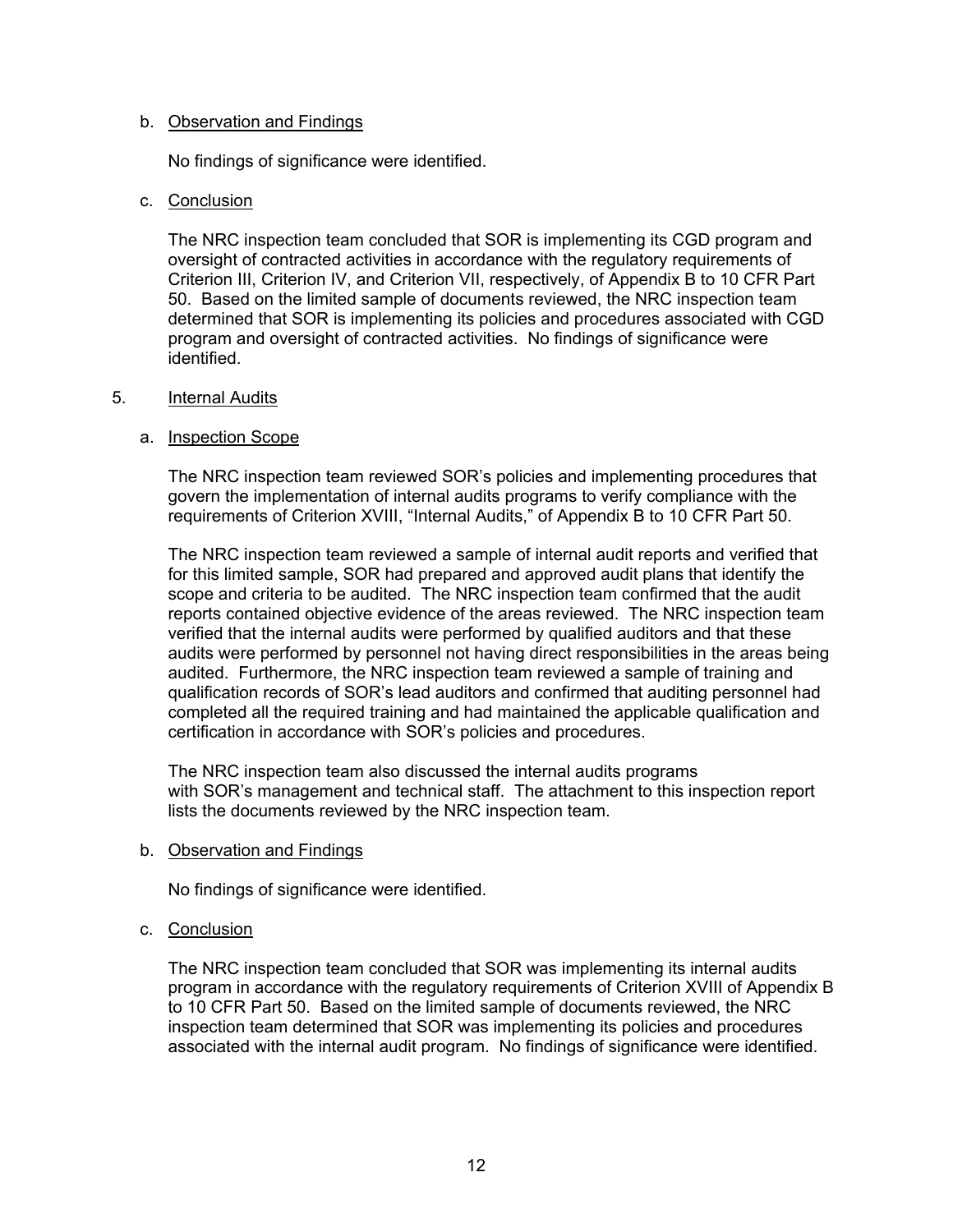#### 6. Entrance and Exit Meetings

On May 17,2021, the NRC inspection team discussed the scope of the inspection with Ms. Melanie Dirks, Quality Manager, and other members of SOR's management and technical staff. On May 21, 2021, the NRC inspection team presented the inspection results and observations during an exit meeting with Ms. Melanie Dirks, Quality Manager, and other members of SOR's management and technical staff. The attachment to this report lists the attendees of the entrance and exit meetings, as well as those individuals whom the NRC inspection team interviewed.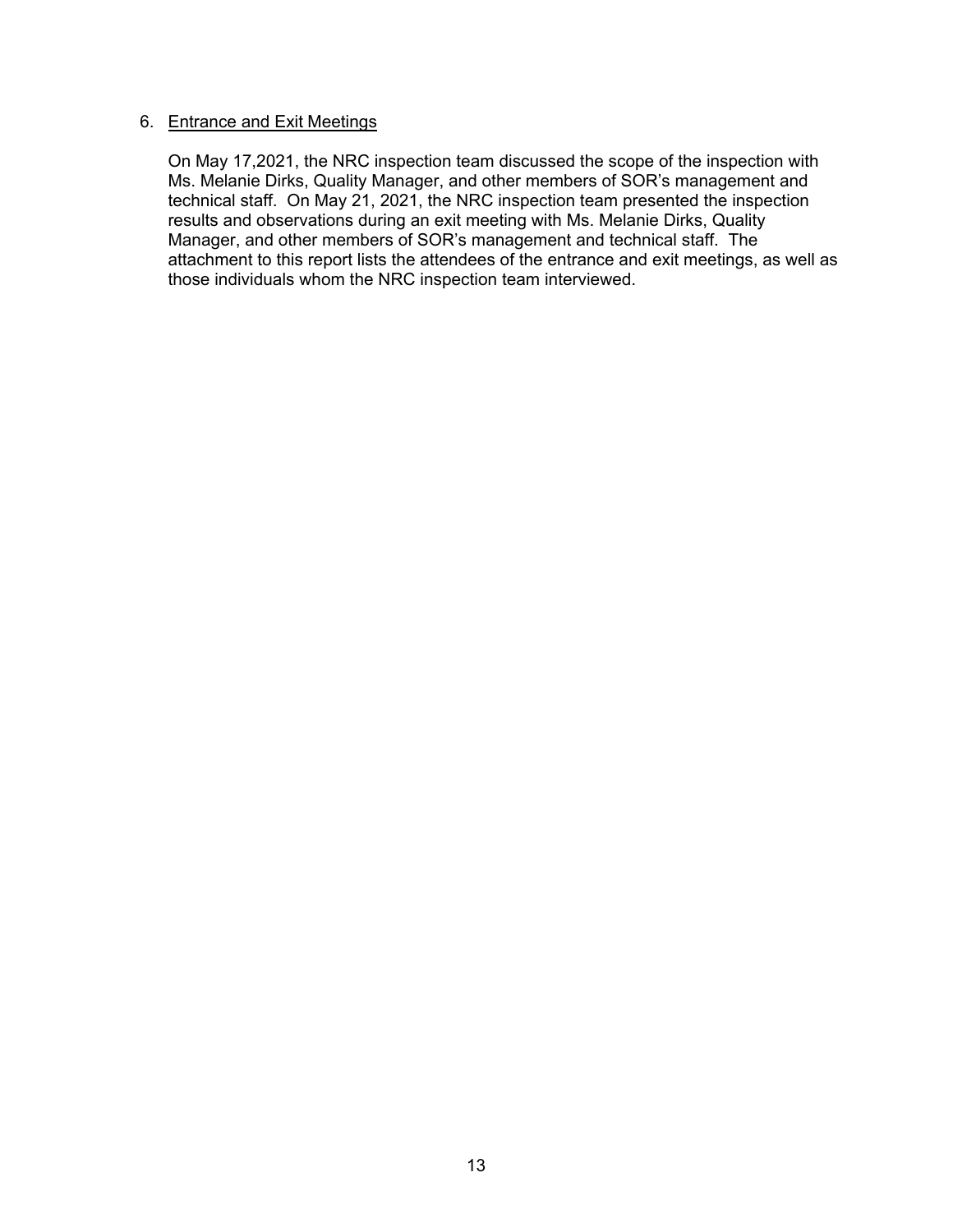# **ATTACHMENT**

# 1. Entrance/Exit Meeting Attendees and Persons Interviewed

| <b>Name</b>                 | <b>Title</b>                         | <b>Affiliation</b> | <b>Entrance</b> | Exit | <b>Interviewed</b> |
|-----------------------------|--------------------------------------|--------------------|-----------------|------|--------------------|
| Jonathan Ortega-<br>Luciano | Inspector - Team Leader              | <b>NRC</b>         | X.              | X    |                    |
| Deanna Zhang                | Inspector                            | <b>NRC</b>         | X               | X    |                    |
| <b>Nicholas Savwoir</b>     | Inspector                            | <b>NRC</b>         | X               | X    |                    |
| Kerri Kavanagh*             | <b>Branch Chief</b>                  | <b>NRC</b>         |                 | X    |                    |
| <b>Melanie Dirks</b>        | Director of Quality                  | <b>SOR</b>         | X.              | X    | X.                 |
| Sara Roo                    | <b>Senior Mechanical</b><br>Engineer | SOR                | X               | X    | X                  |
| Kyle Pfautsch               | Buyer                                | <b>SOR</b>         | X               | X    |                    |
| <b>Linda Coutts</b>         | <b>Technical Project</b><br>Support  | <b>SOR</b>         | X               | X    |                    |
| <b>Chris Poskin</b>         | <b>Supply Chain Director</b>         | <b>SOR</b>         | X               | X    |                    |
| Mike Bequette               | Vice President of<br>Engineering     | SOR                | X               | X    | X                  |
| <b>Bert Benton</b>          | <b>Chief Operating Officer</b>       | <b>SOR</b>         |                 | X    |                    |

\*Teleconference call

# 2. INSPECTION PROCEDURES USED

- Inspection Procedure (IP) 36100, "Inspection of 10 CFR Part 21 and Programs for Reporting Defects and Noncompliance," dated May 16, 2019
- IP 43002, "Routine Inspections of Nuclear Vendors," dated January 27, 2017
- IP 43004, "Inspection of Commercial-Grade Dedication Programs," dated January 27, 2017

# 3. LIST OF ITEMS OPENED, CLOSED, AND DISCUSSED

| <b>Item Number</b>   | <b>Status</b> | Type       | <b>Description</b> |
|----------------------|---------------|------------|--------------------|
| 99900824/2017-201-01 | <b>CLOSED</b> | <b>NON</b> | Criterion III      |
| 99900824/2017-201-02 | <b>CLOSED</b> | <b>NON</b> | Criterion IV       |
| 99900824/2021-201-01 | <b>OPEN</b>   | <b>NON</b> | Criterion XVI      |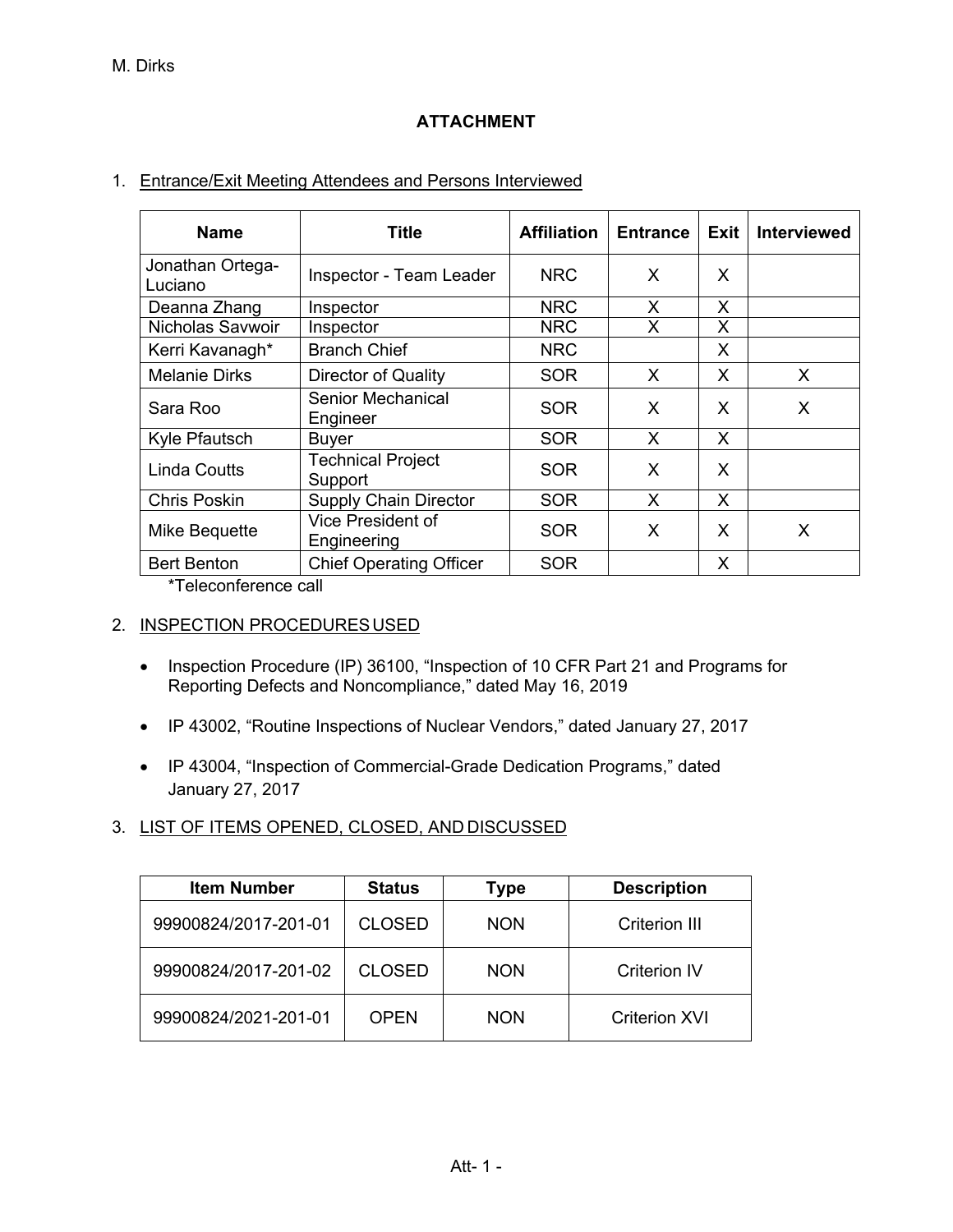# 4. DOCUMENTS REVIEWED

### Policies and Procedures

- 002-035, "Purchase Order Specification," Revision 23, dated December 9, 2016
- 094-043, "Non-conformance Report," Revision 46, dated February 25, 2021
- 094-052, "Commercial Vendor Assessment," Revision 4, dated October 13, 2020
- 095-041, "Engineering Test Report," Revision 10, dated May 23, 2018
- 7701-128, "Internal Audit Work Instructions," Revision 23, dated January 4, 2021
- 8301-117, "Quality Review Board," Revision 17, dated February 16, 2021
- 8303-100, "Quality Assurance for SOR Nuclear-Qualified Products," Revision 16, dated May 19, 2020
- 8303-109, "Qualifications of Inspection, Testing and Audit Personnel," Revision 16, dated February 16, 2021
- 8303-110, "Reporting of Potential Deviation for Defect per NRC CFR Part 21," Revision 14, dated June 22, 2015
- 8303-112, "Vendor Audit / Commercial Grade Survey Procedure," Revision 14, dated February 16, 2021
- 8520-017, "Commercial Grade Dedication Procedure," Revision 11, dated March 16, 2020
- 8923-307, "Final Calibration Procedure," Revision 6, dated February 11, 2021

### Procurement Documents (PO)

- PO 888230 SR, Revision 0, dated August 15, 2019
- PO KP00281023, dated September 17, 2019

# Qualification Reports

- 9058-102, "Nuclear Qualification Test Report Pressure, Vacuum, and Temperature Switches," Revision 3, dated March 20, 2018
- K-115823-REP-0001, "Qualification of SOR Temperature Switches, model 20XRX-WX125-U-C7A-TTNQX," Revision 1, dated July 3, 2020
- 9058-112, "Nuclear Qualification Test Report 131 and 141 Series Differential Pressure Switches," Revision 6, dated January 4, 2018

# Material Review Report (MRR)

- MRR 103
- MRR 211
- MRR 237
- MRR 322
- MRR 324

# Corrective Action Report (CAR)

 $\bullet$  CAR 974 • CAR 975

- CAR 976
- CAR 1003
- 
- CAR 1017

Att- 2 -

- MRR 913 • MRR 928
- - MRR 1144
- MRR 356  $-MRR 695$
- MRR 707

• MRR 354

- MRR 720
- 
- 
-